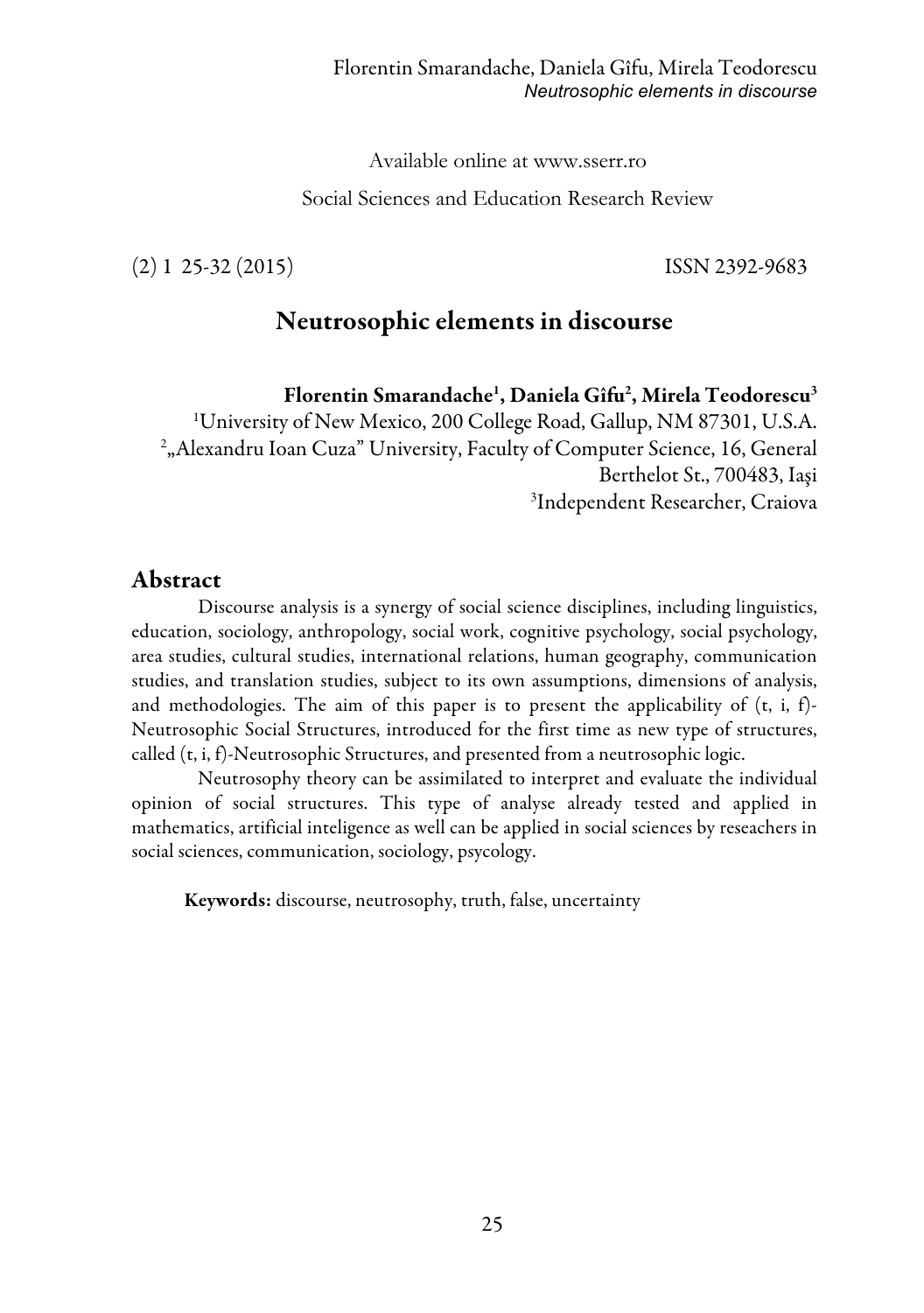#### 1 Introduction

The specifics of indeterminacy, of the hesitation between truth and false in social space is given by the fact that the uncertainty is not just a status of variables, but a status of the epistemic subject. Related to subject the status can be accordingly, ecquivalent of truth, diagreement, equivalent of false, or neutral. Any uncertainty is an uncertainty of creativity. In this context, neutrosophy considers a propositon, theory, event, concept, or entity, "A" in relation to its opposite, "Anti-A" and that which is not A, "Non-A", and that which is neither "A" nor "Anti-A", denoted by "Neut-A". Neutrosophy is the basis of netrosophic logic, netrosophic set, netrosophic probability and netrosophic statistic.

When we are talking about neutrosophic social structures, we have to take into account that the social structure is not a homogeneous and uniform construction. Its uni-plan appearance is the result of a correct conjecture on horizontal dimension. On the other hand, on the vertical dimension of social structure are identified three levels of the social mechanism of interactioncommunication presented as network. The first level is the individual one, of the actor and the relationships he has with other actors individually. The second level is that of structure / structures of which the actor belongs (family, group, clique, clan etc.) and the third level is the social network as an integer, as whole. The social structure is configured as a whole it comprises and crosses the individuals relational (Smarandache, 2005; Teodorescu, Opran, Voinea, 2014).

In his writes, Immanuel Kant postulated intelligence as the ability to bear the uncertainty: the more ability to bear the uncertainty is greater, the higher the intelligence is. The superior minds have uncertainties, the mediocre one have indecision. Uncertainty is inextricably bound by a decision: there is not uncertainty without a thinking direction of estimation, prediction, forecasting, alternative future type (Vladutescu et al, 2010; Voinea, 2014). The novelty of this neutrosophic structure is that the uncertainty is the object of discussing, how can it to modify the structure, to which of truth or false status is going.

## 2 Previous work . The discourse between true and false

Neutrosophy Theory is a new science, it is applied in algebraic structures, geometry, physics, artificial inteligenge, robotics, philosophy, aestetics, communication, arts, literature. For example in communication, professor Smarandache together professor Vladutescu asserts: "Some communicational relationships are contradictory, others are neutral, since within the manifestations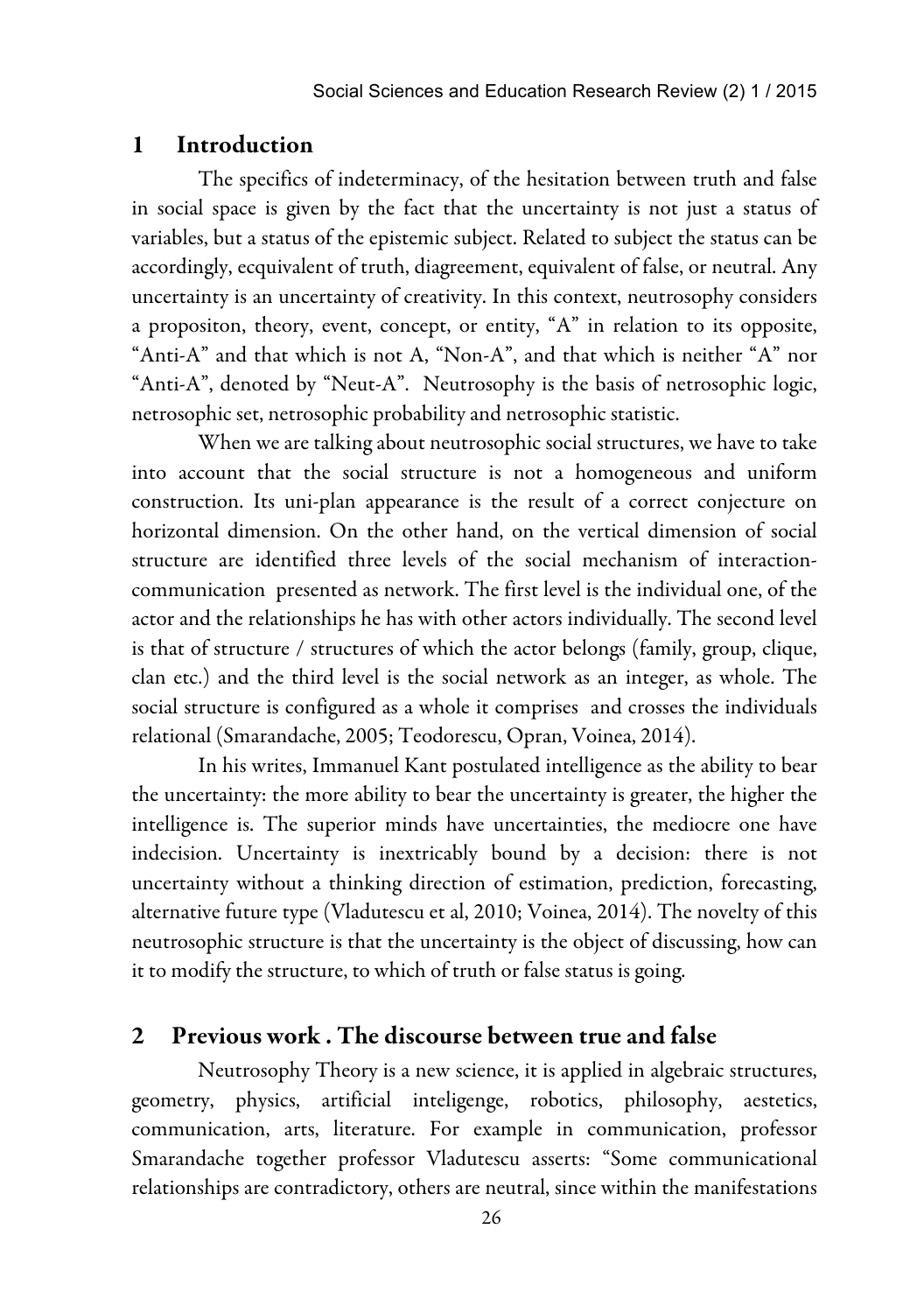#### Florentin Smarandache, Daniela Gîfu, Mirela Teodorescu *Neutrosophic elements in discourse*

of life there are found conflicting meanings and/or neutral meanings. In case of arts, M. Teodorescu and M. G. Paun shows: "what is beautiful coincides with what is good, and indeed in different historical epochs were set very close connections between beautiful and good. But if we judge by our daily experience, we tend to define as good not only what we like, but what we would like to have for us" (Teodorescu & Păun, 2014). In hermeneutics, also we have neutrosophical interpretation. Hermeneutists agree that there is an irrepressible tendency to project modern meanings of words on the texts that represent a neutrosophic approach. The hermeneutist cannot entirely escape from the condition of present time being. The interpreter's limit is the author quality. Once written, the work refuses whoever produced it, and it isolates and wrongs him. The author will never provide the best interpretation of his own work, if such an interpretation is there somehow. The author does not have a right of interpretation derived from the right he has previously had to write (de Figueiredo, 2014). In the same context, looking in arts, we can assert that an evaluation of Ugliness has some traits in common with an assessment of Beauty. First, we can only assume that the ordinary people's taste would correspond to some extent with the artistic taste of their times. "If a visitor came from outer space would enter into a contemporary art gallery, and would see female faces painted by Picasso and would hear that visitors consider them beautiful, would make the mistaken belief that the everyday reality men of our times considere beautiful and enticing that female creatures whose face resembles to that represented by the painter" (Eco, 2007). The same visitor from space could change opinions if they attend a fashion show or a Miss Universe contest, which will see that are agreed other Beauty models.

We should like to investigate the neutrosophy structures on discourse. Every discourse is the work of formatting techniques, enunciating of a message. The discourse is the original way in which the message is sent.The engaged authors in discourse study started from the finding that "the success in communication depends not only on interlocutor's linguistic competence, but the general competence of communication comprehending: a referential dimension (of the field); a situational dimension (interpersonal norms and types of discourse), a textual dimension, micro and macro-structural" (Rovenţa-Frumuşani, 2000).

Finally, "producing discourse is both controlled, selected, organized and redistributed through a number of procedures that were meant to conjure powers and dangers, to dominate the random event, to avoid overwhelming, her redoubtable materiality" (Foucault, 1998).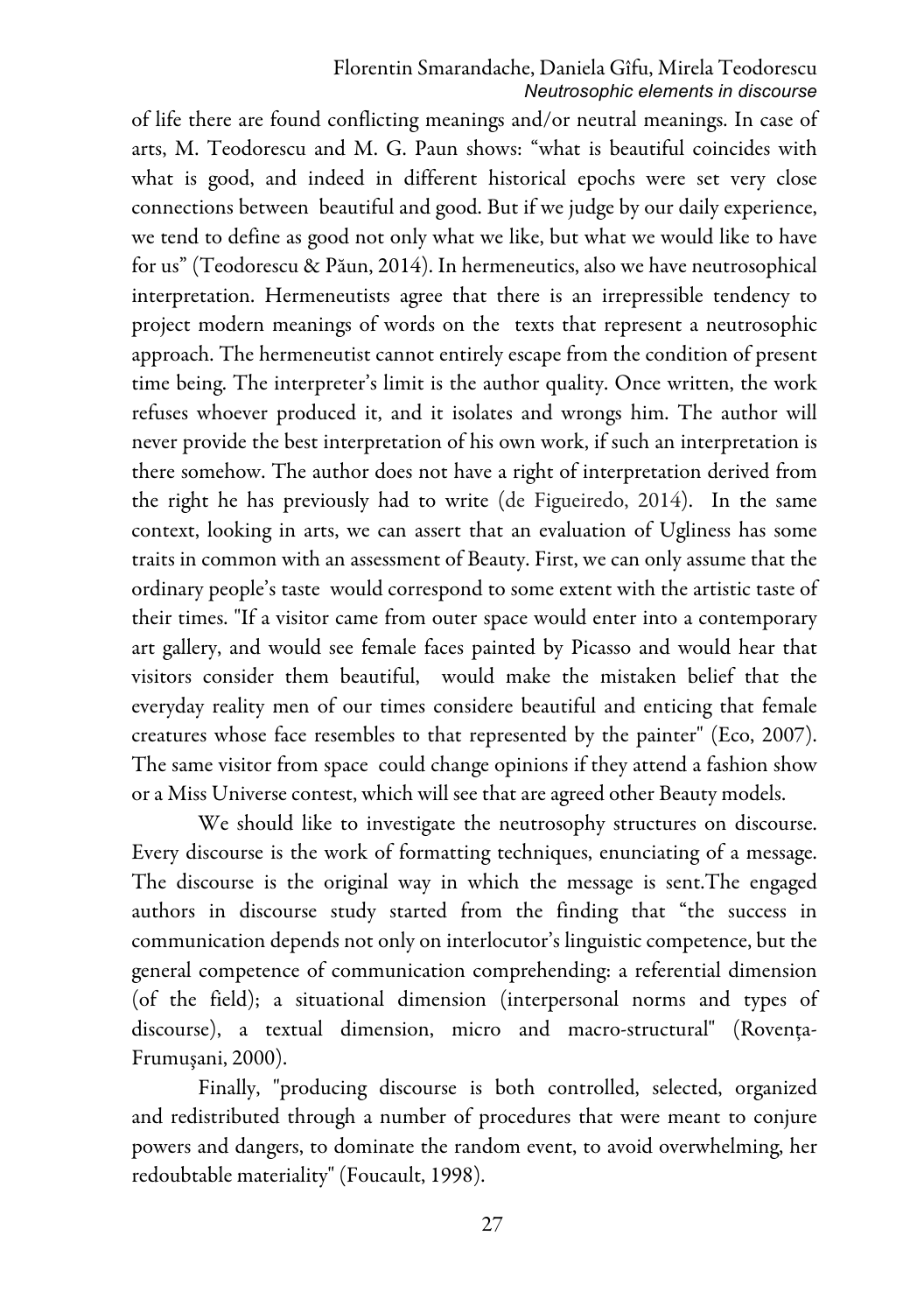#### Social Sciences and Education Research Review (2) 1 / 2015

Truth and false are a seemingly indestructible syncretism. Cogitations effort must focus on veridic processing of the "credible" material. For this, as for any other substantial undertake, and not thorough ceremonial, is required an impulse, a triggering internal necessity, a set of tools, a set of rules and principles work (Stan, 2008; Voinea, 2011; Vlăduțescu, 2013). The veridic procedure works as the result of procedural engagement of relationships and veridic forces. The most used tools for opinion influence, all of time, are conviction and persuasion. Conviction corresponds to a communicational act aiming to alter the mental state of an individual in a context where he retains or believes that retains a certain freedom. Conviction is an effective method to influence, in that it allows to achieve the objective, but it is not always effective, i.e. it is limited in time and is uneconomical. Persuasion is more subtle, seemingly more mobile, it is directly insidious. Its objectives are the same: to change finally an opinion, an attitude or behavior, but with the agreement and through pseudo-convictive internalization from the target. Persuation, a verbal method par excellence, it has become definitive in the current acceptance in our century, reaching the postmodern era to be theorized and widely used in complex strategies such as political techniques (Negrea, 2014). In this vast space of individual opinions, group or entire network, they can be classified in three states (truth, uncertainty, false), in part or entirely. Persuasion is a method of influencing the mind to truth or false depending on the aim of the discourse.

# 3 Work methodology. Arguments for Neutrosophical Social Structures

In any field of knowledge, each structure is composed of two parts: a space, and a set of axioms (or laws) acting (governing) on it. If the space, or at least one of its axioms (laws), has some indeterminacy of the form  $(t, i, f) \neq (1, 0, 1)$ *0),* that structure is a *(t, i, f) -* Neutrosophic Structure. If the structure is applied to social area, we have *(t, i, f)* - *Neutrosophic Social Structures*. The *(t, i, f)* - *Neutrosophic Social Structures* [based on the components  $t = \text{truth}$ ,  $i = \text{numerical}$ indeterminacy,  $f =$  falsehood] are exponential remodeled in social space from the perspective of social actor (Smarandache, 2005).

3.1. *Numerical Indeterminacy (*or *Degree of Indeterminacy)*, which has the form  $(t, i, f) \neq (1, 0, 0)$ , where  $t, i, f$  are numbers, intervals, or subsets included in the unit interval *[0, 1],* and it is the base for the *(t, i, f)-*Neutrosophic Social Structures.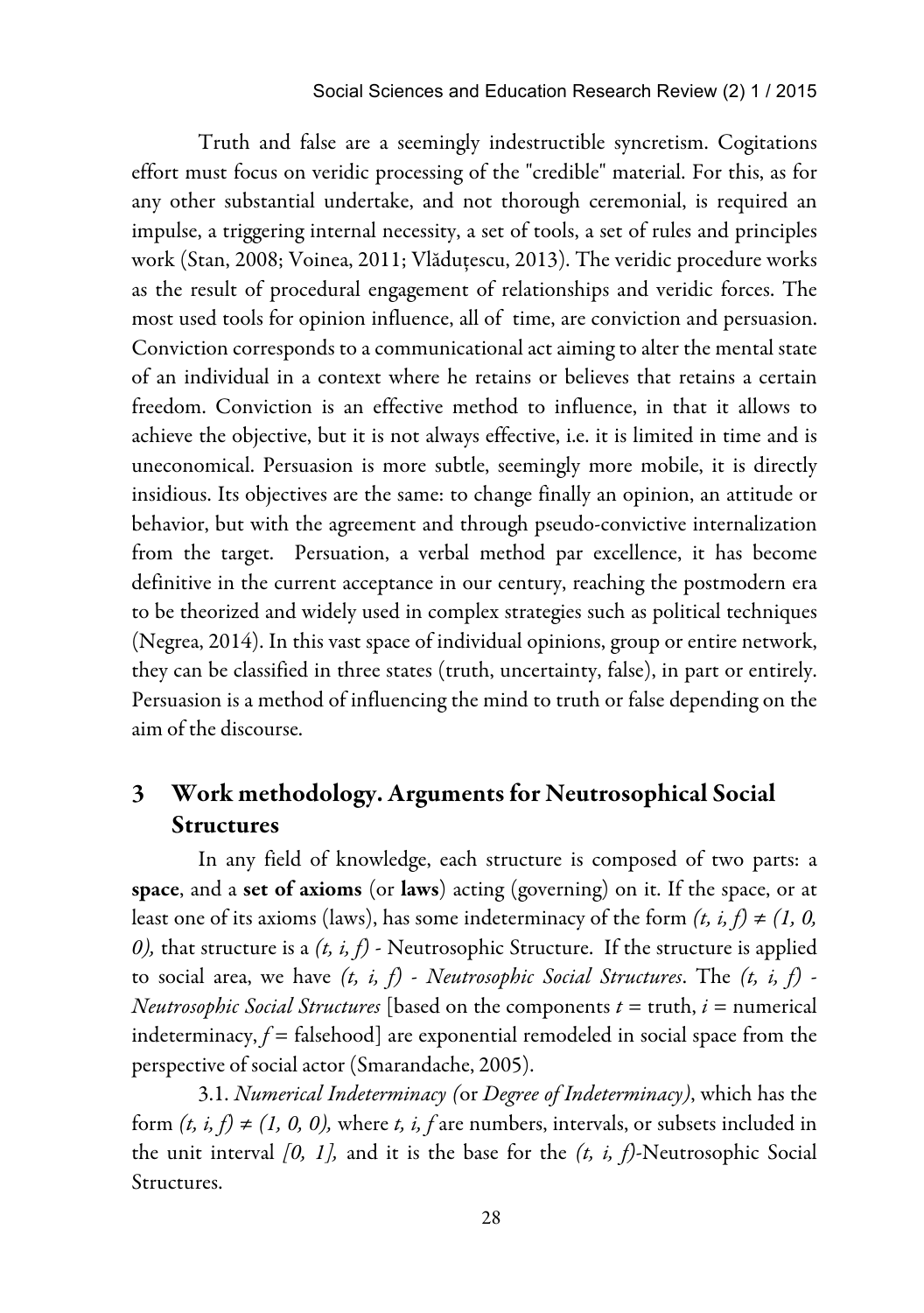*3.2 Indeterminate Space (due to Partially Known Element).* 

Given the set *M = {3, 4, 9(0.7, 0.1, 0.3)},* we have two elements *3* and *4*  which surely belong to *M*, and one writes them neutrosophically as *3(1, 0, 0)* and *4(1, 0, 0),* while the third element *9* belongs only partially (*70%*) to *M*, its appurtenance to *M* is indeterminate (*10%*), and does not belong to *M* (in a percentage of *30%*).

## Example

Let suppose we have 2 candidates in final confronting of election, each one having own voting pool. After voting, we evaluate data from point of view neutrosophic.



Neutrosophic analysis looks like:

## Figure 1. Analysis of votings

The neutrosophic space  $M = \{c1(t1, i1, f1), c2(t2, i2, f2)\}\$  where the law of neutrosophic social structure is: winning the election.

Data obtained of two candidates are:

In values, representing the votes:

| Candidate  |           |            |                                     |            |
|------------|-----------|------------|-------------------------------------|------------|
| t l        |           | i1 166.111 | f1                                  | 6.288.769  |
|            |           |            | f2                                  | 5.264.384  |
| Percentage |           |            |                                     |            |
| t l        | 45,57% i1 | 1,44%      |                                     | 54,43%     |
|            |           | 1,44%      | f2                                  | 45,57%     |
|            |           | t2<br>t2   | 5.264.384<br>6.288.769<br>54,43% i2 | i2 166.111 |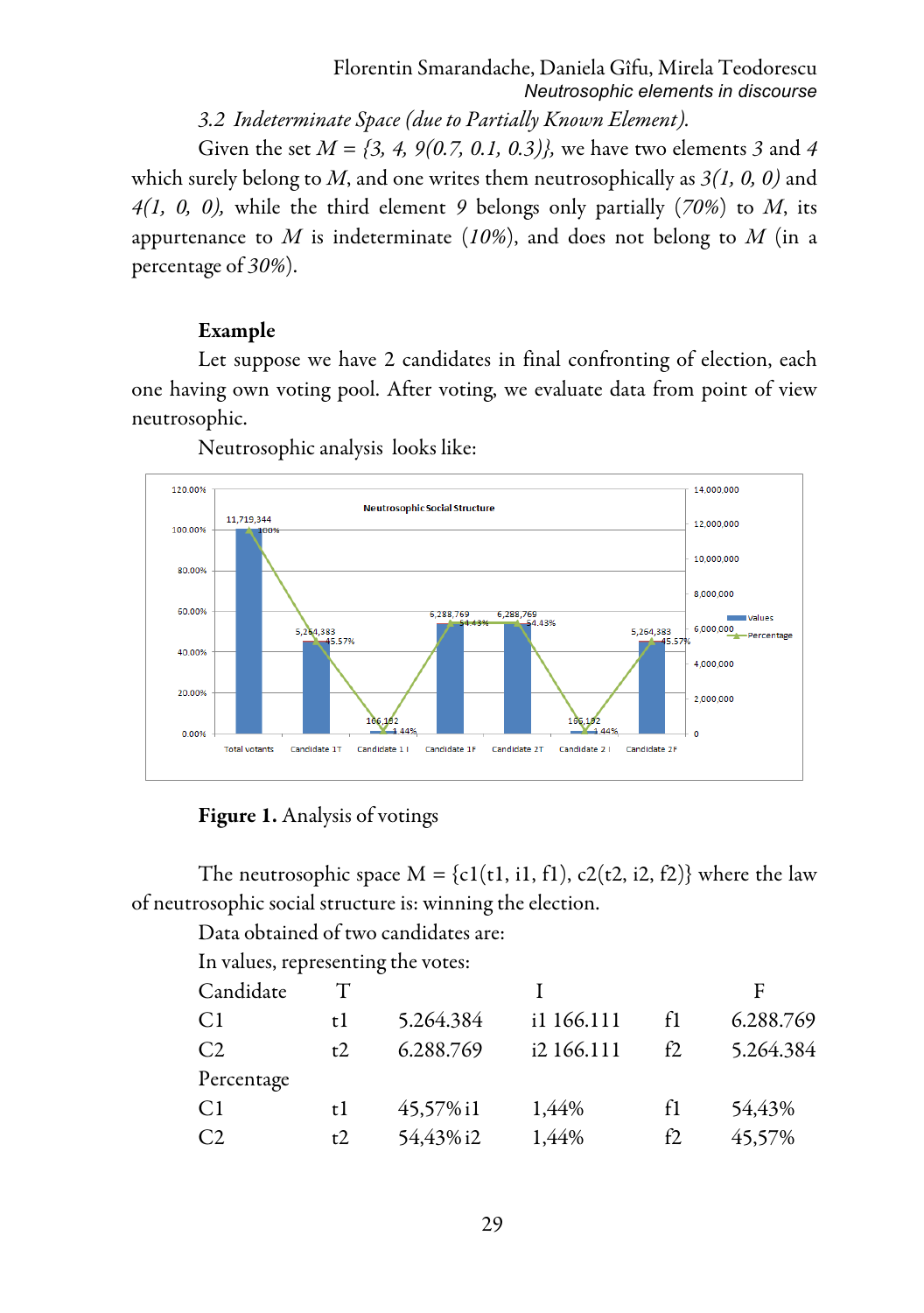This analysis is for the votings.

We have also the analysis of whole situation of all possible votants.



Figure 2 Analysis of possible votants

| F         |
|-----------|
| 6.288.769 |
| 5.264.384 |
|           |
| 34,4%     |
| 28.8%     |
|           |

The result is relevant, indeterminacy has a very high rate, 36,8%, this evaluation can be interesting for sociologist, how to decrease indeterminacy and increase both truth and false. Important decision is how to decrease this iincertaity percentage in favor of candidates. Anyway this is interpretation from Neutrosophic Social Structures point of view (Waiyaki & Brits, 2015).

## 4 Conclusion

As a whole, the social structure appears as the panel of nodes and connections that represent abstract actors and relevant relations between them. The main elements of a social structure are the actor and his relationships. The actors's opinions of a structure are of infinite variety in relation to a relationship / law, with total or partial agreement, total rejection. Through this new theory of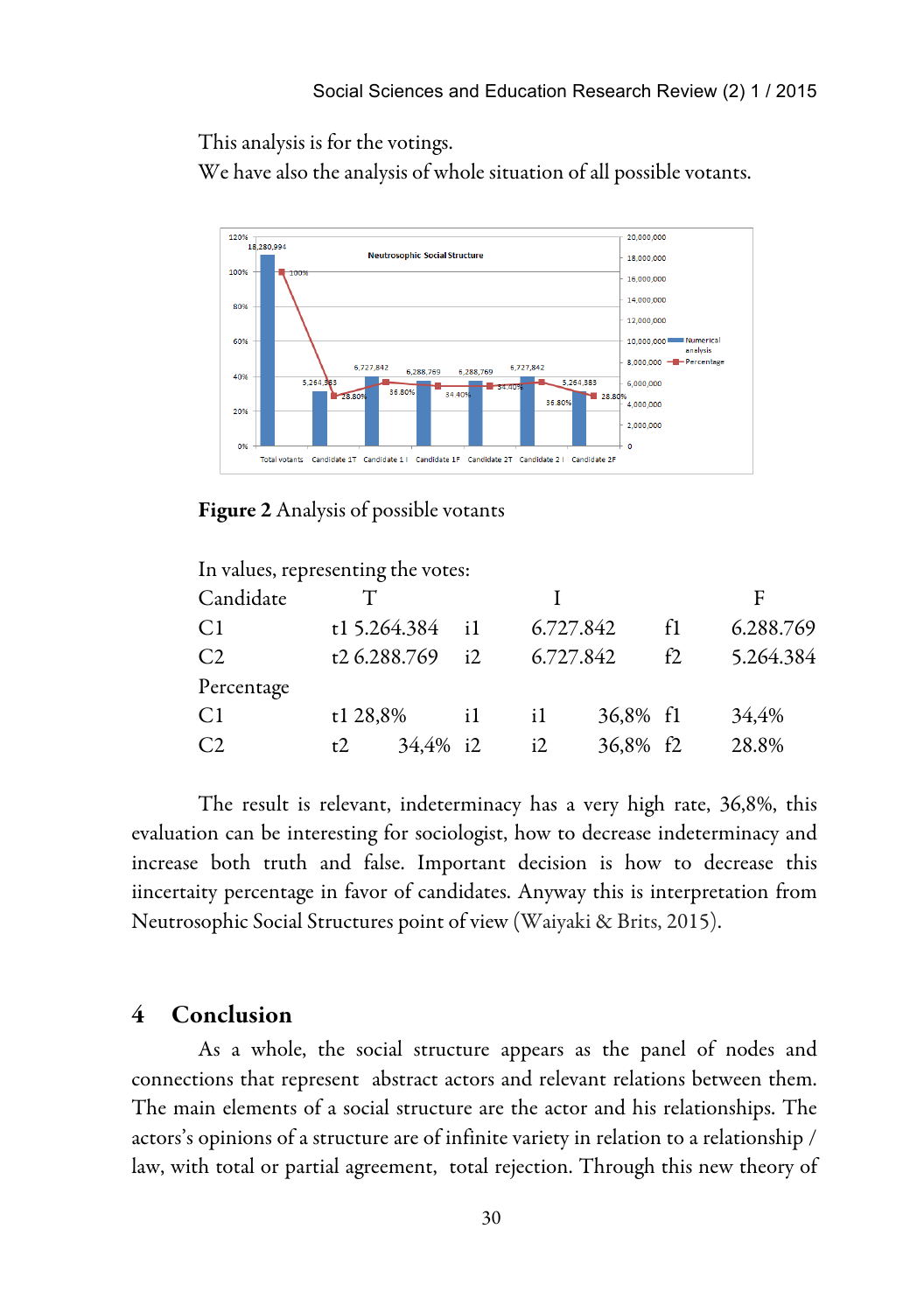neutrosopfy can make a qualitative and quantitative assessment and analysis of opinions, evaluation that can be used for analyze of the evaluated actors's space taken as part and then evaluated as part analysis in whole.

## References

Bunăiașu, C. M., Vlăduțescu, Ș., & Strungă, A. C. (2014). Managerial competences in the field of university curriculum for virtual learning communities. *Revista romaneasca pentru educatie multidimensionala-Journal for Multidimensional Education*, *6*(2), 17-27.

Călin, R. A., & Evelyne, A. (2014). L'impact de la negligence manifestee au cours de leur formation professionnelle par les etudiants futurs professeurs sur filesysteme educatif: etude comparative Cameroun-Roumanie. *Creativity, Imaginary, Language*.

de Figueiredo, C. M. M. (2014). *Emotions and Recommender Systems: A Social Network Approach* (Doctoral dissertation, Universidade do Porto).

Eco, U. (2005). *Istoria Frumosului*. București: Editura RAO.

Eco, U. (2007). *Istoria Urâtului*. București: Editura RAO.

Florea, Cristina Andreea, & Strungă, Alexandru Constantin (2015). Innovative Training Strategies in Teaching Financial and Monetary Models in the Context of Socio-Economical Cohesion. In C. M. Bunăiașu, E. R. Opran, & D. V. Voinea, *Creativity in social sciences*. Craiova : Editura Sitech.

Foucault, M. (1998). *Ordinea discursului*. București: Ed. Eurosong & Book.

Gîfu, D. (2013). *Temeliile Turnului Babel*. București: Editura Academiei Române.

Iorgulescu, A. (2009). *Introducere în rela*ţ*ii publice*. Universitaria.

Kot, S., & Brzezinski, S. (2015). Market Orientation Factors in Sustainable Development and Corporate Social Responsibility. *Asian Journal of Applied Sciences*, *8*(2), 101-112.

Lorenc, A. K., Michnej, M., & Szkoda, M. (2014). LoadFix is an information system which enhances security of the loading processes in railway transport. *Logistyka*, (5), 919-925.

Marcu, M. (2009). *Comunicare* ş*i structuri organiza*ţ*ionale*. Universitaria.

Monteiro, T. A., Giuliani, A. C., Cavazos-Arroyo, J., & Pizzinatto, N. K., Mezcla del Marketing verde: una perspectiva teorica.

Niesyto, J., & Lovasova, R. (2015). The EU Funds are a Chance of the Regional Development in Reference to the Sport Infrastructure in Years 2007-2013. *Polish Journal of Management Studies*, 11(1), 100-112.

Pop, Tiberiu Viorel (2014). Concepte și metode noi de abordare a gândirii specifice în design. De la proiectarea de produs la designul de anticipare.

Rovenţa-Frumuşani, D. (2000). *Argumentarea. Modele* ş*i strategii*. București: Editura ALL.

Smarandache, F. (2015). (T, I, F) - Neutrosophic and I-Neutrosophic Structures. *Neutrosophic Sets and Systems*, (8), 3-10.

Smarandache, F. (2015). Thesis-Antithesis-Neutrothesis, and Neutrosynthesis. *Neutrosophic Sets and Systems*, (8), 64-67.

Smarandache, F. Neutrosophic Interpretation of Tao Te Ching (English-Chinese